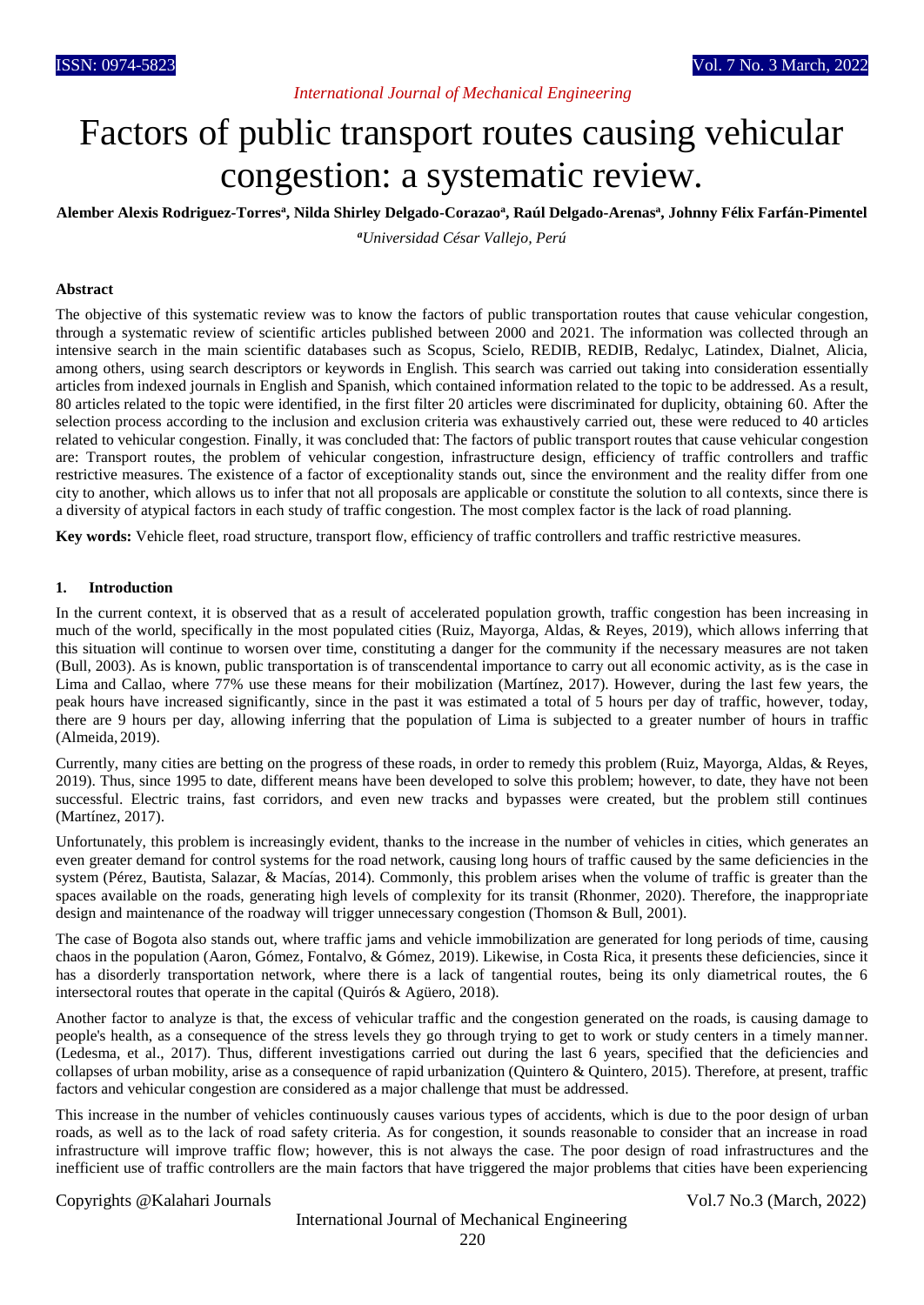in terms of transportation (Pérez, Bautista, Salazar, & Macías, 2014). In this regard, it was mentioned that the main problem observed is the deficiency in road planning controls, causing the growth of travel times, high levels of noise pollution, loss of working hours, damage to health and frequent traffic accidents (Hernández, Mercado, León, & Román, 2017).

Theoretically, vehicular congestion was defined as a major problem caused by the increase in the demand for space on a road (Aliaga, 2019). For his part, Rivadeneira (2000) stated that vehicular congestion is generated by the amount of population that requires the use of vehicles for transportation to a fixed destination, which is usually aggravated due to the fact that the population is dynamic and highly reproductive. In this sense, the challenge of the civil engineer is to project quality civil works, planning, organizing, managing and supervising their construction, conservation and repair, based on economic technical criteria according to the needs of society. (Brenzini & Martínez, 2012).

The purpose of transportation engineering is to understand the dynamics and intervene in the transportation system, placing greater emphasis on the redesign of road axes, in order to optimize traffic and contribute to the reduction of the growing demand for it (Fernández & Valenzuela, 2004). Consequently, a very valuable part of the professional work of the civil engineer is focused on the analysis of a specific difficulty or deficiency as a phase prior to the planning, design and construction of any infrastructure project (Quintero, 2011). Likewise, the importance of carrying out road infrastructure inventories is emphasized in order to understand the operational and functional situations of a road, based on a detailed description of the physical, geometric and design characteristics (Quintero, 2011). Therefore, the factors of public transport routes that cause vehicular congestion are associated with the transport routes, the problem of vehicular congestion, the design of the infrastructure, the efficiency of traffic controllers, and traffic restrictive measures. But, this problematic also depends a lot on the controls that are given, since a deficient supervision of the compliance with the norms, causes that the users of the transport routes do not comply with what is established for the transport regulations (Pérez, Bautista, Salazar, & Macías, 2014). Therefore, the objective of the research is to know the factors of public transportation routes that cause vehicular congestion, based on a systematic review.

This review article is intended as a technical proposal; as a fundamental tool to identify the factors of public transportation routes that cause vehicular congestion in various realities and types of urban intersections, which are the focus of interest of large national and international metropolises, taking into account the population explosion and the increase in population and vehicle fleet in parallel. In this way, the elaboration of this article is justified with a theoretical, practical and social criterion, which was considered as the ideal strategy to promote a wide and rigorous research on the subject that will allow us in the medium and long term to overcome the problem of vehicular congestion by assuming new transportation policies, with modern and efficient alternatives based on civil engineering, according to the needs exposed in the present.

## **2. Method**

The present study was carried out under the systematic review modality. This type of research is characterized by having clear and structured summaries of all the information collected, which, is oriented to give an answer to a specific question (Moreno, Muñoz, Cuellas, Domancic, & Villanueva, 2018).. This was characterized by describing the transparent and comprehensible structuring procedures used to collect, select, criterionally evaluate and synthesize the evidence related to the Factors of public transport routes that cause traffic congestion: A systematic review. The following criteria were followed for the systematic search of documents in this research: (i) Inclusion criteria: articles related to the factors of public transport routes causing vehicular congestion; articles from countries in the Americas, Europe and Asia were included; articles in English were included; the time interval of the studies considered is between the years 2000 and 2021. (ii) Exclusion criteria: We excluded articles that have not been cited in other research; dating from before 2000.

Regarding the search methodology of the documents, the present research corresponded to a systematic review of academic articles from the period 2000 to 2021. The information was collected through an intensive search in the main scientific databases such as Scopus, Scielo, REDIB, Redalyc, Latindex, Dialnet, Alicia, among others, using search descriptors or keywords in English such as: Factors of public transportation routes that help to vehicular congestion in lima: a systematic review.

The aforementioned search was carried out taking into consideration essentially articles from indexed journals in English and Spanish, which contained information related to the topic to be addressed, establishing as one of the criteria that they could have qualitative, quantitative and/or mixed approaches. As a result, 80 articles related to the topic were identified, of which 40 were finally selected. For the systematic review in this research, information from scientific articles and systematic reviews was consulted. Systematic reviews were considered because they focus on a specific question, which is answered in a structured manner, complying with the defined conditions (Reyes, 2020). As for the scientific articles, they were taken into account because they recruit the characteristics to be approved for publication, being reliable sources for the study. (Delgado, 2011).

#### **3. Results**

From the application of the search procedures, 80 articles were selected, of which 40 were discarded because they did not have the necessary support to answer the question posed, so that the work was completed with a total of 40 articles, which represent 50% of what was initially found, as shown in the following figure: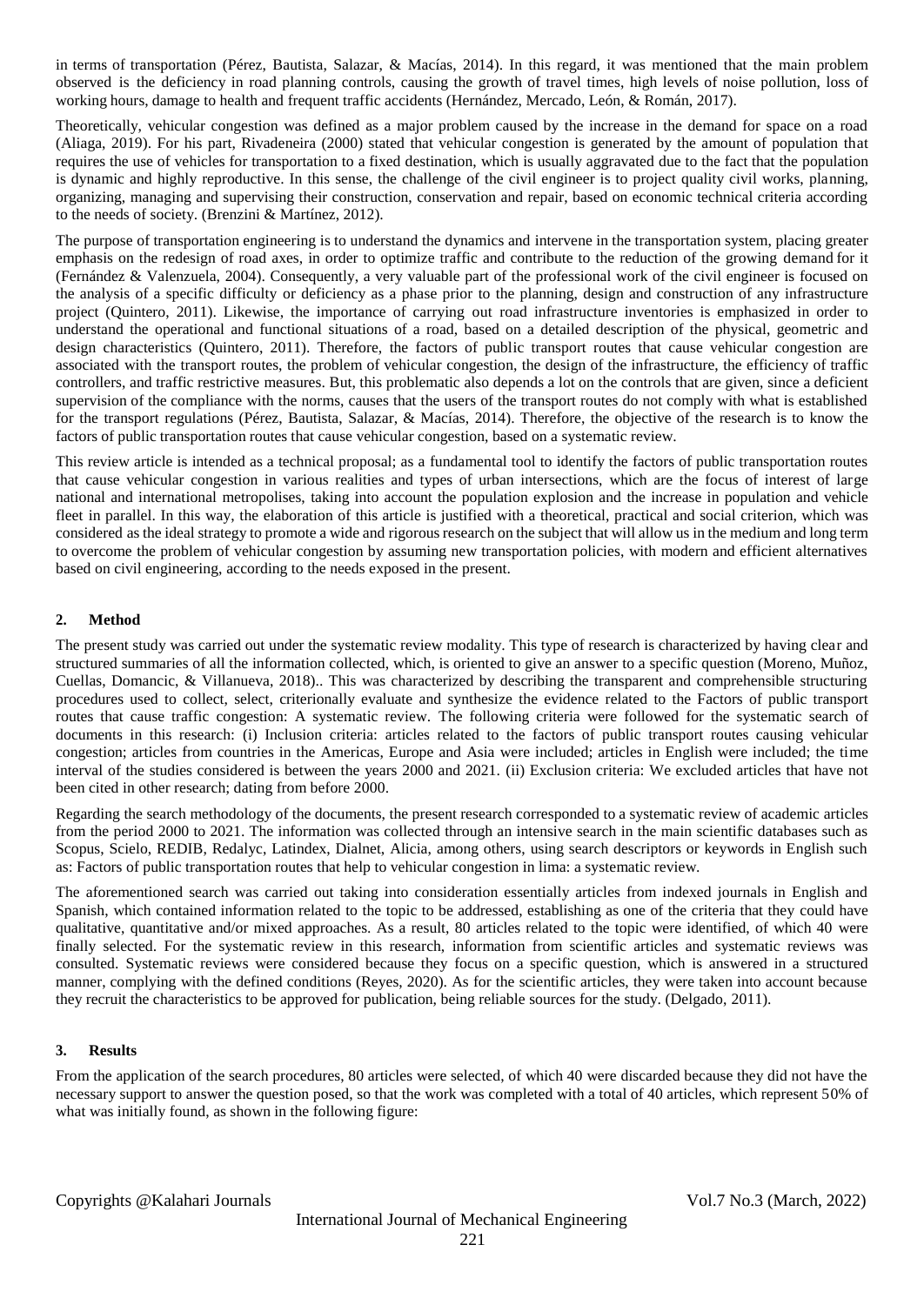

|  |  | <i>Figure 2.</i> Included and excluded items. |  |
|--|--|-----------------------------------------------|--|

The following table shows the 40 articles used for the development of this research, where the essential characteristics of the topic, the year of publication, the countries where the study was carried out, the methodological design and the results found are shown:

#### Table 1

*Matrix of items used*

| $N^{\circ}$    | <b>Database</b> | Title of research                                                           | Type of document | <b>Country</b> |
|----------------|-----------------|-----------------------------------------------------------------------------|------------------|----------------|
|                | Dialnet         | Public bus services versus congestion and pollution in Lima and             | AC               | Peru           |
|                |                 | Callao.                                                                     |                  |                |
| $\overline{2}$ | Redalyc         | Analysis of vehicular traffic flow through a macroscopic model.             | AR               | Colombia       |
| $\overline{3}$ | Researchgate    | Lima, the third worst traffic in the world                                  | AC               | Peru           |
| $\overline{4}$ | Springer        | Traffic congestion relief associated with public transport: state-of-the-AC |                  | Korea          |
|                |                 | art                                                                         |                  |                |
| -5             | Scielo          | Traffic model for the interconnection of networks and operators             | AC               | Colombia       |
|                |                 | through mpls-te.                                                            |                  |                |
| 6              | Dialnet         | The road accident rate on Spanish roads from a territorial perspective      | AR               | Spain          |
|                | Redalyc         | The cost and perception of traffic congestion caused by urban public        | AC               | Ecuador        |
|                |                 | transport in the city of Ambato, Ecuador                                    |                  |                |
| -8             | Alicia          | Optimization of vehicular flow at the intersection of Bolognesi Ave.        | AC               | Peru           |
|                |                 | with Basadre and Forero Ave. in Tacna city.                                 |                  |                |
| 9              | Dialnet         | Proposal for the Optimization of Urban Public Transport Routes: Case AC     |                  | <b>USA</b>     |
|                |                 | Study - Street Closings at Tuxtla Gutiérrez City                            |                  |                |
| 10             | Scielo          | Solving the vehicle routing problem with stochastic demands using           | AC               | Colombia       |
|                |                 | spiral optimization                                                         |                  |                |
| 11             | Researchgate    | Analysis of passenger transportation routes through the network             | AC               | Colombia       |
|                |                 | analyst tool of arcgis. Case applied in the city of Medellin                |                  |                |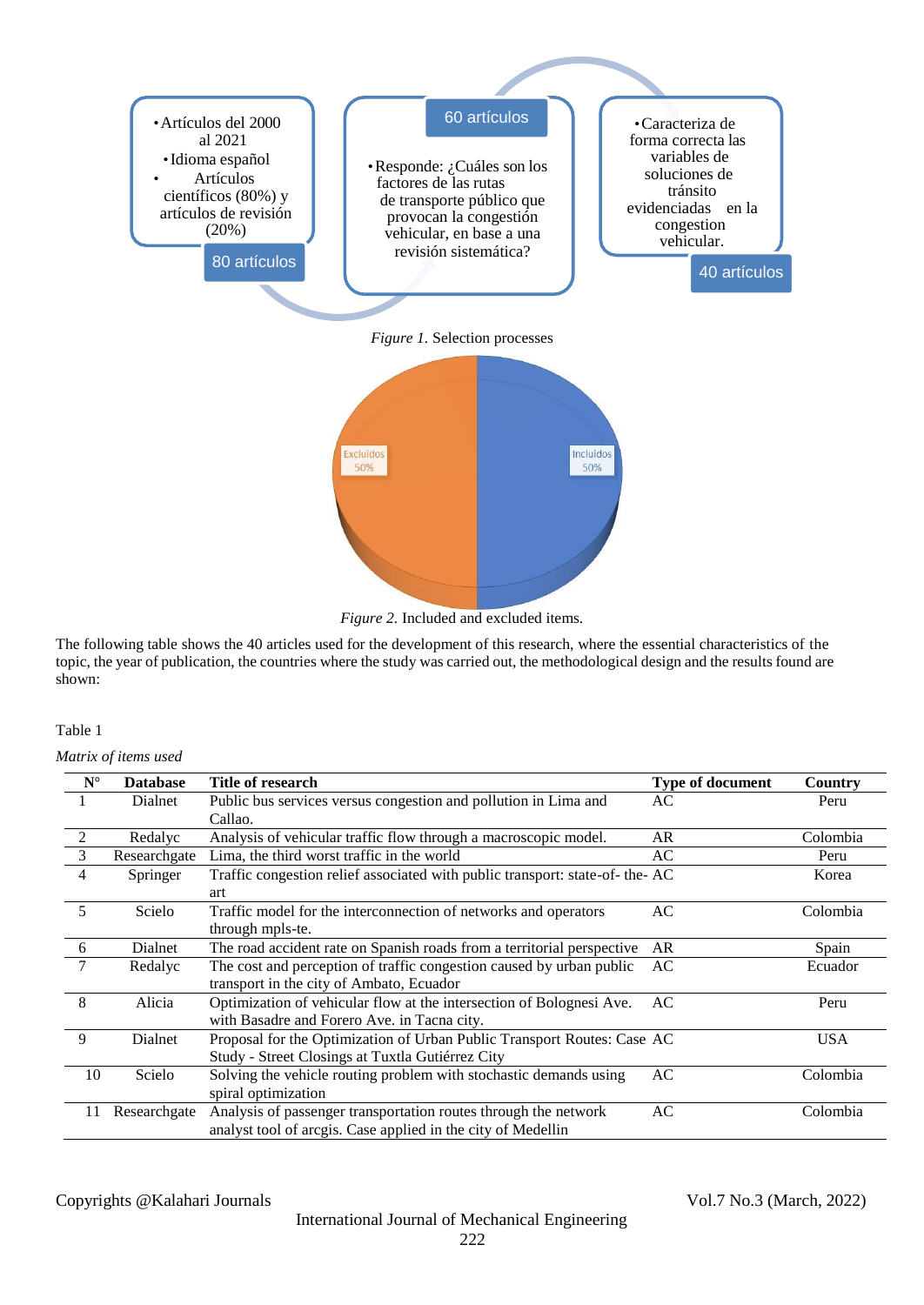| 12              | Redalyc          | Environmental<br>traffic<br>how<br>transportation<br>management:<br>engineering contributes to the improvement of the urban<br>environment.                                        | AC                     | Chile      |
|-----------------|------------------|------------------------------------------------------------------------------------------------------------------------------------------------------------------------------------|------------------------|------------|
| 13              | Scielo           | A methodology for creating feeding routes in mass transit systems                                                                                                                  | AC                     | Colombia   |
| 14              | Scielo           | Analysis of vehicular mobility in the department of La Guajira using<br>AC<br>simulation. The case of Riohacha and Maicao.                                                         |                        | Colombia   |
| 15              | Scopus           | System optimal routing of traffic flows with user constraints using<br>linear programming                                                                                          | AC                     | Spain      |
| 16              | Dialnet          | Transparency on the road                                                                                                                                                           | AC                     | Spain      |
| $\overline{17}$ | Alicia           | Vehicle congestion and the urban transportation authority of lima and<br>callao                                                                                                    | AC                     | Peru       |
| $\overline{18}$ | <b>REDIB</b>     | Internal and external cost functions in a strategic freight forwarding<br>model                                                                                                    | AC                     | Colombia   |
| 19              | Dialnet          | Classification of the routes of Costa Rica's public transport network by AC<br>bus mode                                                                                            |                        | Costa Rica |
| 20              | Dialnet          | Examples of pavement breakdown with bituminous pavements                                                                                                                           | AC                     | Spain      |
| 21              | <b>MDPI</b>      | Traffic Flow Density Model and Dynamic Traffic Congestion Model<br>Simulation Based on Practice Case with Vehicle Network and SystemAC<br><b>Traffic Intelligent Communication</b> |                        | Romania    |
| 22              | <b>ECLAC</b>     | Urban traffic congestion: economic and social causes and consequences AR                                                                                                           |                        | Chile      |
| 23              | Dialnet          | Sustainable transportation and its role in environmental development.                                                                                                              | AC                     | Colombia   |
| 24              | Springer         | A system dynamics model for determining the traffic congestion<br>charges and subsidies                                                                                            | AC                     | China      |
| 25              | Dialnet          | Road inventories and categorization of the road network in traffic and<br>transportation engineering studies.                                                                      | AC                     | Colombia   |
| 26              | Redalyc          | Civil engineer profile: a view from his generic and specific<br>competences                                                                                                        | AC                     | Venezuela  |
| 27              | Scielo           | Work and health in cab drivers.                                                                                                                                                    | AC                     | Argentina  |
| 28              | <b>ECLAC</b>     | Latin America and the Caribbean: sustained economic growth,<br>population and development.                                                                                         | AC                     | Chile      |
| 29              | Nature Portfolio | Trafc networks are vulnerable to disinformation attacks                                                                                                                            | $\mathbf{A}\mathbf{C}$ |            |
| 30              | Dialnet          | Impact of Latin American public transportation systems on urban<br>mobility and the environment                                                                                    | AR                     | Venezuela  |
| 31              | <b>ECLAC</b>     | Traffic congestion. The problem and how to deal with it                                                                                                                            | AR                     | Chile      |
| 32              | Hindawi          | Evaluation, Classification, and Influential Factors Analysis of Traffic<br>Congestion in Chinese Cities Using the Online Map Data                                                  | AR                     | China      |
| 33              | Dialnet          | Electric roads, solar roads: Sections adapted to new mobility                                                                                                                      | AC                     | Spain      |
| 34              | Scopus           | Robust traffic wave damping via shared control open access                                                                                                                         | AC                     | Italy      |
| 35              | Hindawi          | Research on Traffic Congestion Based on System Dynamics: The Case AC<br>of Chongqing, China                                                                                        |                        | China      |
| 36              | Alicia           | Vehicular transport congestion and its incidence in health and<br>environment in the city of Puno                                                                                  | $\rm AC$               | Peru       |
| 37              | <b>LATINDEX</b>  | New intelligent transportation systems for a developing city.                                                                                                                      | AC                     | Peru       |
| 38              | Redalyc          | Efficiency of public transport in the city of Morelia, Michoacán<br>(Mexico) in 2015: an analysis of the data envelope                                                             | AR                     | Colombia   |
| 39              | Scielo           | Effect of vehicular speed reduction on the durability of an asphalt layer. AC                                                                                                      |                        | Chile      |
| 40              | Scielo           | Traffic control based on intelligent agents                                                                                                                                        | AR                     | Mexico     |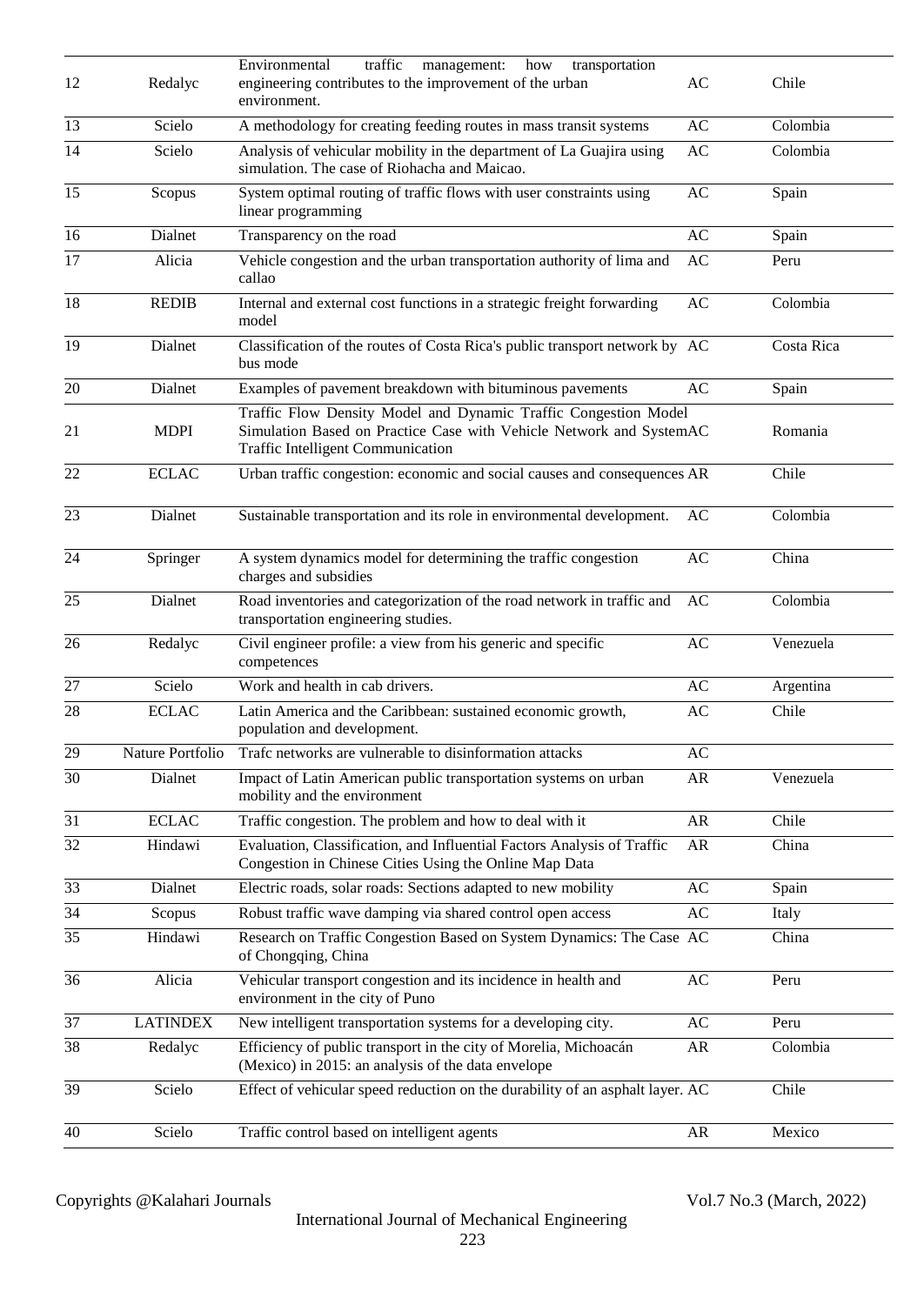Therefore, of the total number of articles mentioned, they were grouped in terms of the period of antiquity, with 11 articles

corresponding to the period 2000 to 2015 to analyze the events according to their evolution, and the remaining 29, corresponding to the last 5 years, as expressed in the following figure:



*Figure 3.* Articles collected by year

The following figure shows the percentage values of each of the search engines, highlighting among them: ECLAC databases, Alicia, Dialnet, Hindawi, REDIB, MDPI, Springer, Researchgate, Latindex, Nature portfolio, Scopus, Redalyc, scIELO, excluding institutional repositories. In this sense, it can be seen that Dialnet has the highest percentage, with a total of 10 articles, accounting for 25% of the sources consulted.



*Figure 4.* Percentage values according to search engine

As for the type of documents used, it can be seen in the following figure that greater interest is given to the preparation of scientific articles, the percentage values being represented in the following way: 80% of the sources corresponding to scientific articles and 20% correspond to systematic review articles.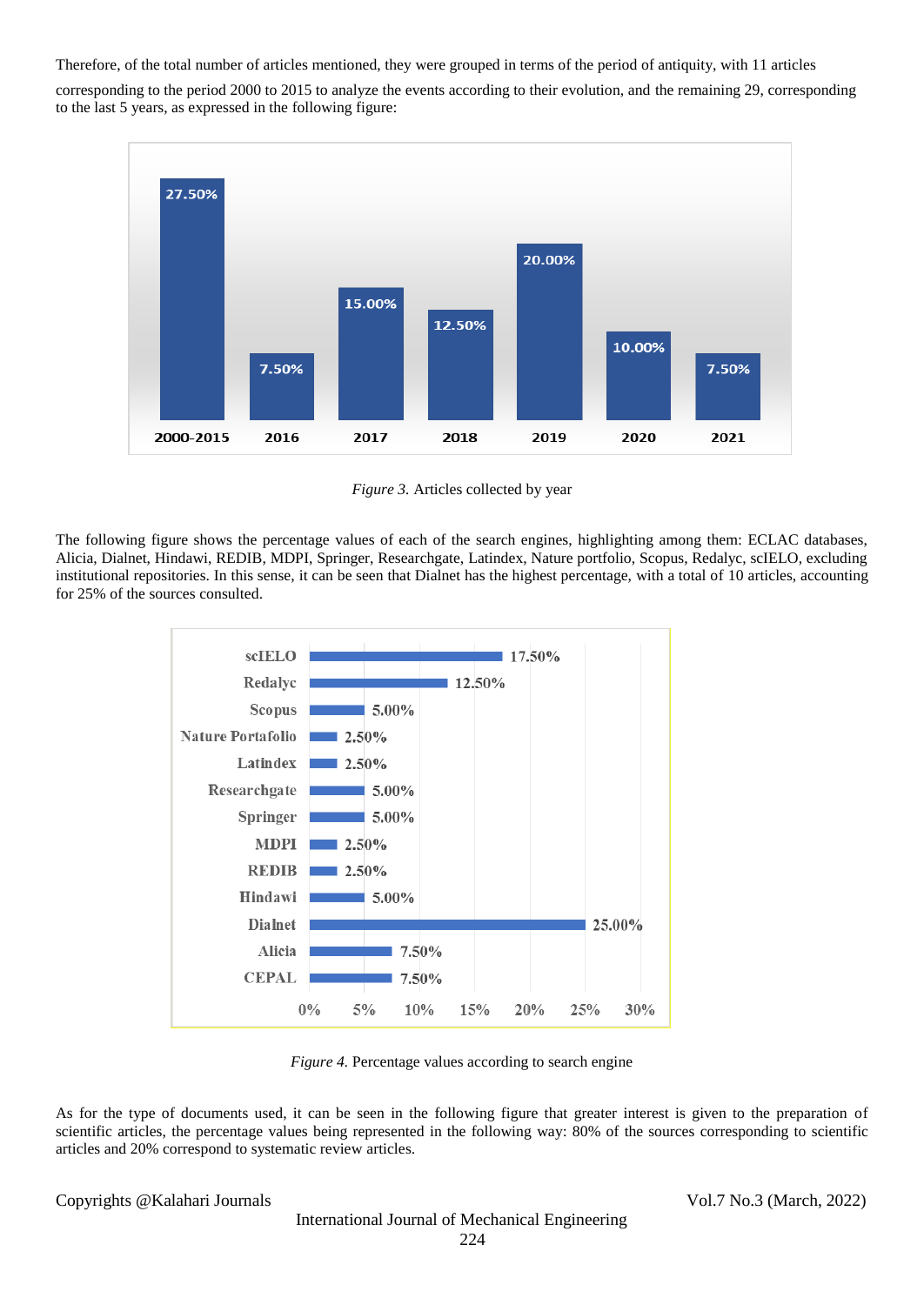

*Figure 5.* Percentage distribution according to document type

Regarding the origin of the articles, Colombia has the highest percentage of scientific publications related to the topic under study, with 25%, followed by Peru with 15%. The following table shows the percentage values for the origin of the publications:

## Table 2

*List of origin of the articles*

| <b>Country</b> | No. of items     | Percentage of items (%) |
|----------------|------------------|-------------------------|
| Argentina      | 1                | 2.50%                   |
| Chile          | $\sqrt{5}$       | 12.50%                  |
| China          | 3                | 7.50%                   |
| Colombia       | $10\,$           | 25.00%                  |
| Korea          | $\mathbf{1}$     | 2.50%                   |
| Costa Rica     | $\mathbf{1}$     | 2.50%                   |
| Ecuador        | 1                | 2.50%                   |
| <b>USA</b>     | $\sqrt{2}$       | 5.00%                   |
| Spain          | 5                | 12.50%                  |
| Peru           | $6\,$            | 15.00%                  |
| Romania        | $\mathbf{1}$     | 2.50%                   |
| Mexico         | $\mathbf{1}$     | 2.50%                   |
| Italy          | 1                | 2.50%                   |
| Venezuela      | $\boldsymbol{2}$ | 5.00%                   |
| <b>Total</b>   | $\overline{40}$  | 100.00%                 |

The following table shows the particularities and similarities that were detected in reference to the factors of public transport routes that cause vehicular congestion from a systematic review. In this regard, it became evident that this problem has been a problem since previous years, which, with the increase in population and the increase in the number of vehicles in the cities, has become increasingly chaotic, with people being more and more exposed to long hours in traffic. If this situation continues in this way, in the following years it will be impossible to circulate in the cities of the world, affecting the mental health of the inhabitants as well as causing environmental changes due to the pollution that is generated. (Ledesma, et al., 2017)..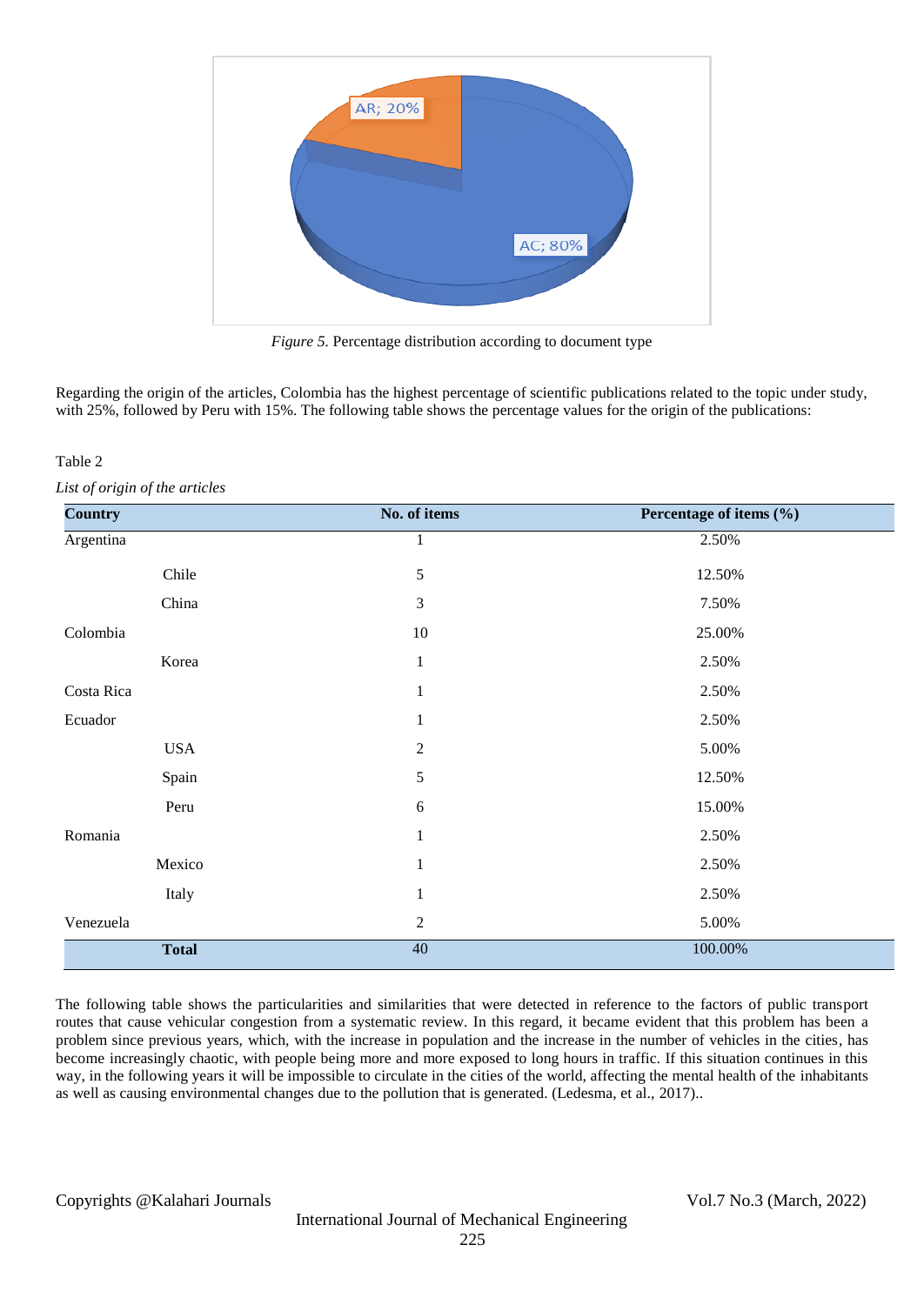#### **4. Discussion**

Therefore, this section presents the main findings of the review in the following order: Table 3

*Analysis of the problems and alternative solutions to reduce traffic congestion.*

| $\mathbf{N}^\circ$ | Author                                                            | Problem                                                                                                                            | Proposed solution                                                                                                                                                                                                          |
|--------------------|-------------------------------------------------------------------|------------------------------------------------------------------------------------------------------------------------------------|----------------------------------------------------------------------------------------------------------------------------------------------------------------------------------------------------------------------------|
| 1                  | (Martinez, 2017)                                                  | The process of motorization,<br>massive purchase of cars and<br>exuberant supply of cabs.                                          | theCreate additional lanes to increase vehicle capacity in the<br>the peak direction, as well as to increase the green light time at<br>traffic lights, allowing vehicles to circulate without                             |
|                    |                                                                   |                                                                                                                                    | having to stop at red lights for extended periods of time.                                                                                                                                                                 |
| 2                  | (Almeida, 2019)                                                   | The excessive increase in the vehicle<br>in road infrastructure projects, and the<br>massive need for passenger<br>transportation. | fleet, the deficient investment capacity That the entities responsible for transportation and<br>communications services, as well as the ATU, take the<br>necessary immediate measures to mitigate the vehicle<br>problem. |
| 3                  | (Nguyen, Young, Currie,<br>& Gruyter, 2020)                       | The increase in the vehicle fleet and<br>the increase in population.                                                               | Explore the mode shift from public transport to automobile,<br>estimate the impacts of creating congestion throughout the<br>public network, and determine the net impact of congestion.                                   |
|                    | (Conrado, Serna,                                                  | Population growth and demand for                                                                                                   | Use Arcgis Network Analyst as a tool to optimize                                                                                                                                                                           |
| 4                  | Garcia, & Florez, 2016)                                           | public transportation.                                                                                                             | transportation routes in terms of distance, time, coverage,<br>among others.                                                                                                                                               |
| 5                  | (Ospina, Toro, &<br>Gallego, 2017)                                | Transport overload and amount of<br>demand.                                                                                        | Design methodologies to find feeder routes in unconnected<br>areas for a mass transit system, with the purpose of increasing<br>coverage levels and optimizing the system's occupancy rate.                                |
| 6                  |                                                                   | (Thomson & Bull, 2001) The high number of transportation and                                                                       | Analyze the consequences of traffic congestion and intervene<br>simultaneously through adequate demarcation,                                                                                                               |
|                    |                                                                   | road traffic demand                                                                                                                | new traffic lights, rationalization of transportation, and<br>improvement of driving habits.                                                                                                                               |
| 7                  | (Pérez, Bautista, Salazar, Deficiency in road<br>& Macías, 2014)  | infrastructure<br>controllers.                                                                                                     | design and the use of inefficient traffic Rethink the model used to obtain an analytical solution.                                                                                                                         |
|                    |                                                                   |                                                                                                                                    | Deficiencies in the design and care of To design a long-term strategic vision for the                                                                                                                                      |
| 8                  | (Bull, 2003)                                                      | the roadway.                                                                                                                       | development of the community, which allows for the<br>compatibility of transit, growth and competitiveness.                                                                                                                |
| 9                  | (Restrepo, Salcedo, &<br>Sánchez, 2017)                           | Long queues due to traffic.                                                                                                        | Evaluate previous traffic models in order to propose a new<br>one.                                                                                                                                                         |
| 10                 | (Urbina, Torres, &<br>Calderón, 2019)                             | Vehicle saturation                                                                                                                 | Implement a traffic light system and increase the number of<br>lanes.                                                                                                                                                      |
| 11                 | (Hernández, Mercado,<br>León, & Román, 2017). street maintenance. |                                                                                                                                    | The collapse of streets and the lack of Design a proposal to optimize public transportation routes,<br>seeking to reduce the time and cost of transportation for<br>users.                                                 |
| 12                 | (Aaron, Gómez,<br>Fontalvo, & Gómez,<br>2019)                     | The large number of vehicles and the<br>current traffic regulations do<br>little to improve the flow of traffic.                   | Restrictive transit measures                                                                                                                                                                                               |
| 13                 | (Rodríguez, Gallego,<br>Pardillo, Casado, &<br>Guirao, 2020).     | Road accident rate                                                                                                                 | Adapt traffic signals to reduce delays and mitigate conflict<br>points.                                                                                                                                                    |
| 14                 | (Fernández &<br>Valenzuela, 2004)                                 | Congestion, pollution, noise pollution,<br>segregation, congestion hazards,<br>visual intrusion, and inaccessibility to<br>public  | Apply broader techniques in transportation engineering to<br>contribute to efficient urban and environmental management.                                                                                                   |
|                    |                                                                   | transportation,                                                                                                                    |                                                                                                                                                                                                                            |
|                    | Copyrights @Kalahari Journals                                     |                                                                                                                                    | Vol.7 No.3 (March, 2022)                                                                                                                                                                                                   |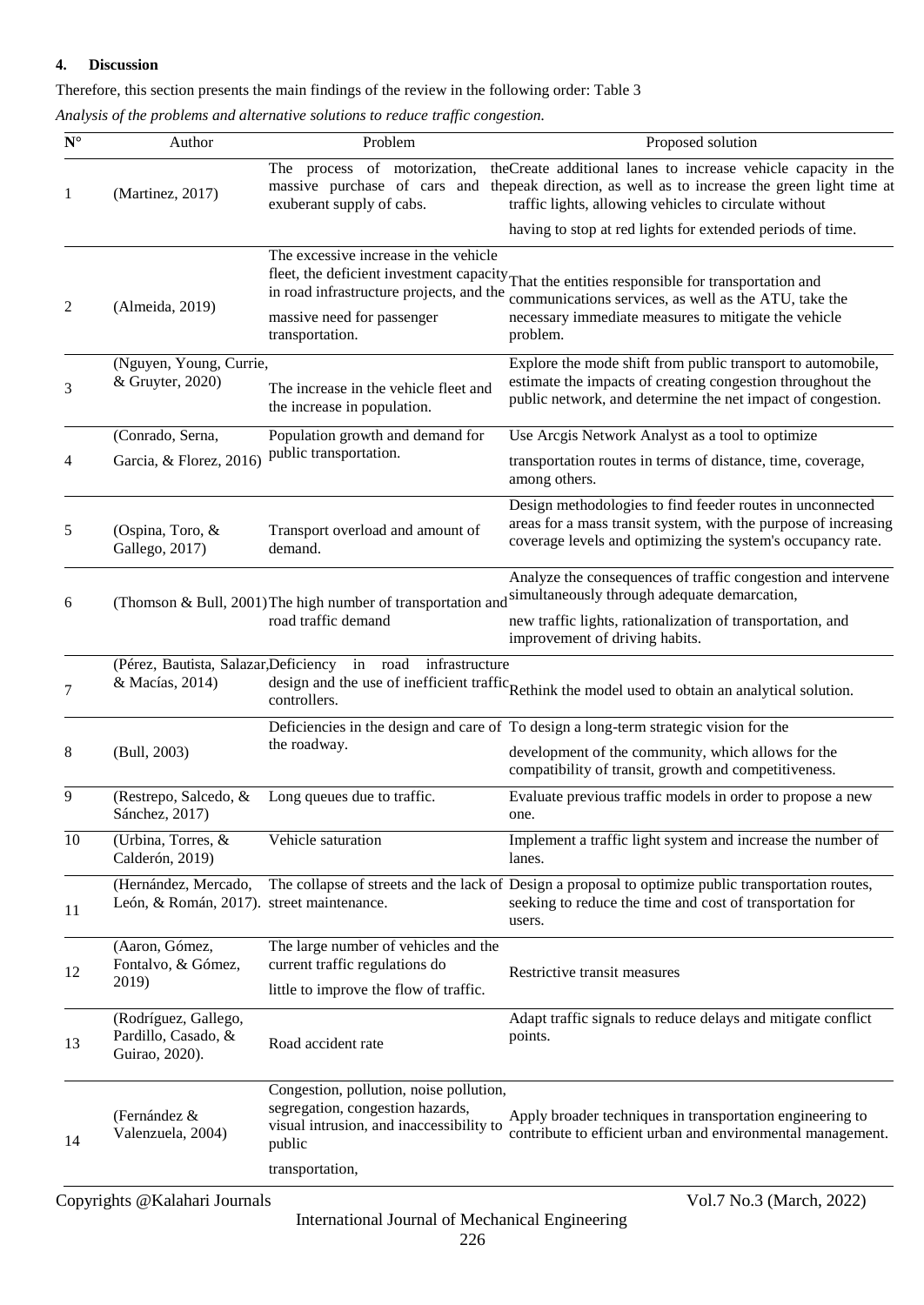| 15 | (Garcia, 2019)                                           | The problem of road accidents                                                                          | Develop new ways to manage roads through transparent<br>information gathering.                                                                                                                                                                                                                             |
|----|----------------------------------------------------------|--------------------------------------------------------------------------------------------------------|------------------------------------------------------------------------------------------------------------------------------------------------------------------------------------------------------------------------------------------------------------------------------------------------------------|
| 16 | & Reyes, 2019)                                           | taxes to reduce traffic congestion                                                                     | (Ruiz, Mayorga, Aldas, Residents are unhappy about paying Study society's willingness to pay for an externality and<br>estimate the cost accordingly.                                                                                                                                                      |
| 17 | (Quirós & Agüero,<br>2018)                               | Fare problems for users of public<br>transportation routes.                                            | Identify the branches with rate per kilometer values that differ<br>from the normal behavior of each group, in order to allocate<br>resources for the evaluation of operational anomalies and<br>propose solutions to prevent the problem from being passed<br>on as costs to the users of the service.    |
| 18 | (Gelves, Mora, &<br>Lamos, 2016)                         | with stochastic demands                                                                                | Deficiencies in the routing of vehicles Applying the Spiral Optimization algorithm                                                                                                                                                                                                                         |
| 19 | (Angeleli, Morandi,<br>Savelsbergh, &<br>Speranza, 2021) | Static traffic                                                                                         | The creation of routing systems that contribute to improving<br>vehicular flow by restricting users through linear<br>programming.                                                                                                                                                                         |
| 20 | (Almeida, 2018)                                          | Traffic, economic losses, reduced<br>productivity and competitiveness,                                 | Restrict the circulation of vehicles, and invest in an integrated<br>urban mass transit system with the safety and                                                                                                                                                                                         |
|    |                                                          | damage to health.                                                                                      | quality expected by users.                                                                                                                                                                                                                                                                                 |
| 21 | (Marquez, 2008)                                          | Deficiencies in freight transportation                                                                 | Analyze external and internal cost functions, with the purpose<br>of carrying out a strategic remodeling of freight<br>transportation.                                                                                                                                                                     |
| 22 | (Payán & Pérez, 2019)                                    | Deterioration of pavements and the                                                                     | Analyze the factors that cause pavement failures in order to<br>creation of cracks due to asphalt wear. develop design systems more adapted to reality.                                                                                                                                                    |
| 23 | Dimian, 2020)                                            | (Zadobrischi, Mihai, & The increase in accidents and<br>fatalities, due to poor traffic<br>management. | Use alternative routes to reduce traffic risks.                                                                                                                                                                                                                                                            |
| 24 | (Quintero & Quintero,<br>2015)                           | Congestion, lack of accessibility to<br>transportation service, and<br>environmental impacts           | Use alternative transportation systems that contribute to<br>reduce congestion, such as: subway, Bus Rapid transit, zero<br>fuel consumption transportation systems, bicycles, etc.                                                                                                                        |
| 25 | (Jia, Yan, Shen, &<br>Zheng, 2017)                       | gas pollution.                                                                                         | Urban traffic congestion and vehicular It is suggested that a system dynamics model be used to<br>establish traffic congestion charges and subsidies.                                                                                                                                                      |
| 26 | (Quintero, 2011)                                         | Damage to the roads, deformations,<br>were found.                                                      | Carry out traffic engineering studies as well as design road<br>landslides, among other road problems inventories and categorization studies in order to find the<br>results and provide effective solutions.                                                                                              |
| 27 | (Brenzini & Martinez,<br>2012)                           | perform efficiently.                                                                                   | The civil engineering professionalImplement within the curriculum, the competency profile of<br>does not have the necessary skills to the civil engineering professional, so that he/she is trained<br>with the essential tools to be able to perform efficiently,<br>responsibly, with values and ethics. |
| 28 | (Ledesma, et al., 2017)                                  | The health risks caused by traffic<br>congestion.                                                      | Optimize working environments and take care of drivers'<br>health. Therefore, the collective cooperation of workers is<br>required in order to contribute to an improvement in                                                                                                                             |
|    |                                                          |                                                                                                        | working conditions in the transportation sector.                                                                                                                                                                                                                                                           |
| 29 | (Rivadeneira, 2000)                                      | Sustained economic growth,<br>population and development                                               | It is recommended to implement a program that optimizes the<br>use of resources in relation to the specific needs of each<br>country.                                                                                                                                                                      |
| 30 | (Waniek, Raman,<br>Alshebli, Hsien, &                    | Traffic networks and their<br>vulnerability to disinformation                                          | After receiving the disruptive impact of the attack, it is<br>imperative to detect and effectively counteract such                                                                                                                                                                                         |
|    | Rahwam, 2021)                                            | attacks                                                                                                | disinformation.                                                                                                                                                                                                                                                                                            |
| 31 | (Rhonmer, 2020)                                          | transportation systems in urban<br>mobility and the environment.                                       | Deficiencies of Latin American public It is recommended to analyze the process of urbanism in<br>Latin America that is transformed with dominant rates of<br>urbanization, causing a greater need for mobility.                                                                                            |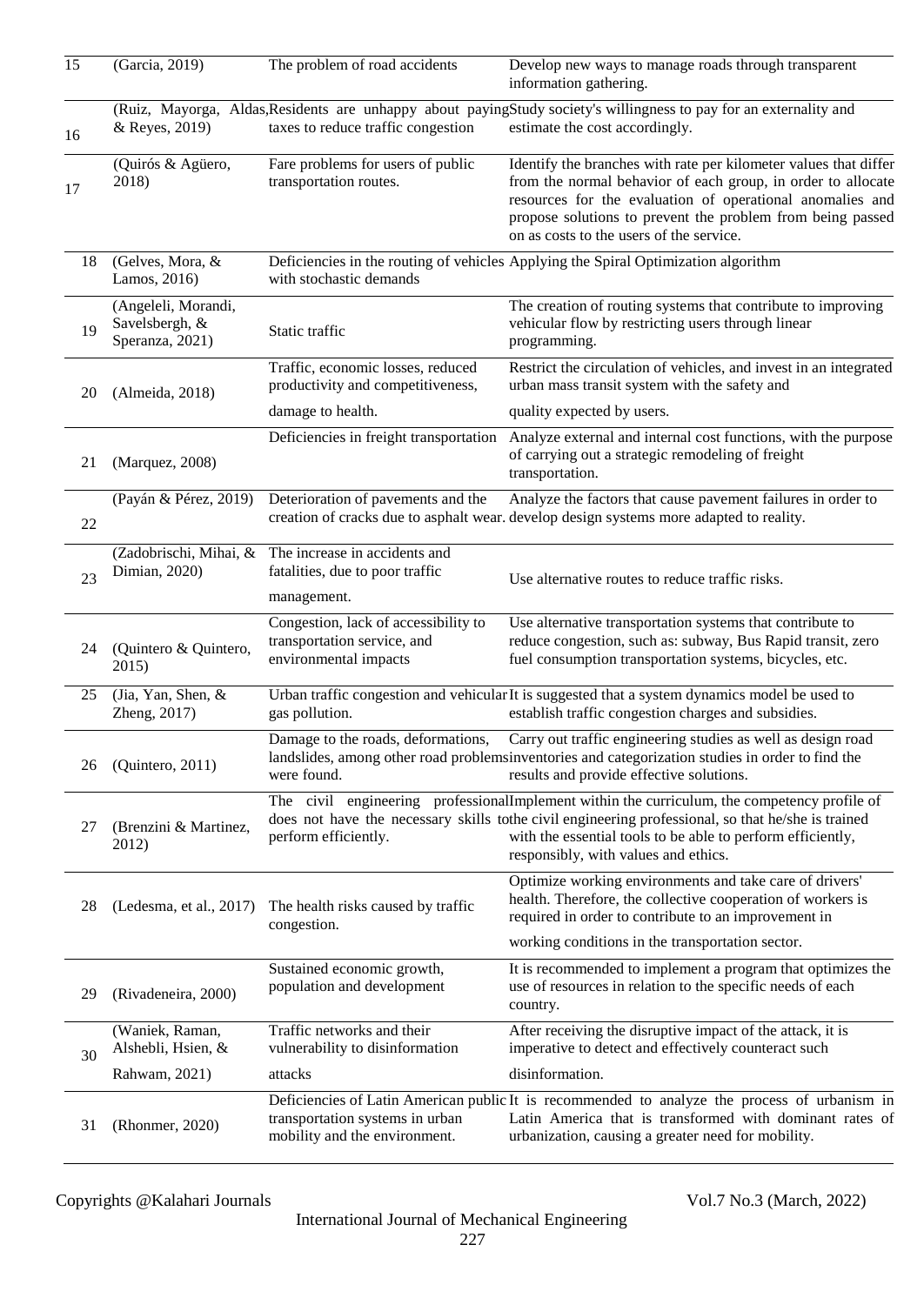| 32 | (Changzhi, Changwei,<br>Wenbo, & Dayong,<br>2016)      | Assessment, classification and<br>analysis of traffic congestion<br>influencing factors in Chinese cities | It is recommended that a classification system be created to<br>predict the factors influencing traffic congestion levels in the<br>cities studied.                                                                                   |
|----|--------------------------------------------------------|-----------------------------------------------------------------------------------------------------------|---------------------------------------------------------------------------------------------------------------------------------------------------------------------------------------------------------------------------------------|
|    |                                                        | using online map data                                                                                     |                                                                                                                                                                                                                                       |
| 33 | (Diaz, 2019)                                           | High levels of vehicular congestion<br>roads.                                                             | Employ an electric transport mechanism that works under a<br>leading to the use of electric and solar wireless charging model, where electricity is transported by<br>waves, making the battery self-recharging.                      |
| 34 | (Jiang, Astolfi, &                                     | on a single-lane circular                                                                                 | The problem of traffic wave damping The shared control technique that takes into account a model<br>of the driving habits of human drivers for the                                                                                    |
|    | Parisini, 2021)                                        | track and the modeling of human<br>drivers' driving habits.                                               | treatment of the traffic wave damping problem on a single-<br>lane circular roadway                                                                                                                                                   |
| 35 | (Yingsheng, Xin, &<br>Xuejunu, 2019)                   | Traffic congestion based on system<br>dynamics: case study of Chongqing,<br>China.                        | That the government implement new methods associated with<br>the development of science and technology.                                                                                                                               |
| 36 | (Aliaga, 2019)                                         | High levels of traffic congestion and<br>its impact on health and the<br>environment.                     | Implement strategies for the control of vehicles on the roads<br>where a specific timetable is established for urban<br>transportation companies, thus avoiding health problems and<br>environmental damage due to vehicle pollution. |
| 37 | (Martinez, 2018)                                       | Vehicular chaos                                                                                           | Use intelligent systems to control vehicular traffic by<br>transmitting information to users.                                                                                                                                         |
| 38 |                                                        | (Delfin & Melo, 2017) Efficiency of public transportation<br>based on data envelopment analysis.          | Implement measures to control the frequency and schedule of<br>transportation services, in order to avoid long waiting times<br>for the use of transportation units.                                                                  |
| 39 | (Rondón, Reyes, &<br>Urazán, 2013).                    | Excessive vehicular speed and<br>routes.                                                                  | To carry out an analysis of the responses obtained in<br>structural deficiencies of transportation laboratory tests on the stiffness and strength levels of an<br>asphalt mixture in order to know the effects of speed               |
|    |                                                        |                                                                                                           | reduction on thick asphalt layers.                                                                                                                                                                                                    |
| 40 | (Castán, Ibarra, Laria,<br>Guzmán, & Castán,<br>2014). | Heavy traffic and poor traffic signals.                                                                   | Use intelligent traffic light systems.                                                                                                                                                                                                |

Note: Personal elaboration

(\*) Non-experimental sources, therefore, do not show quantifiable data.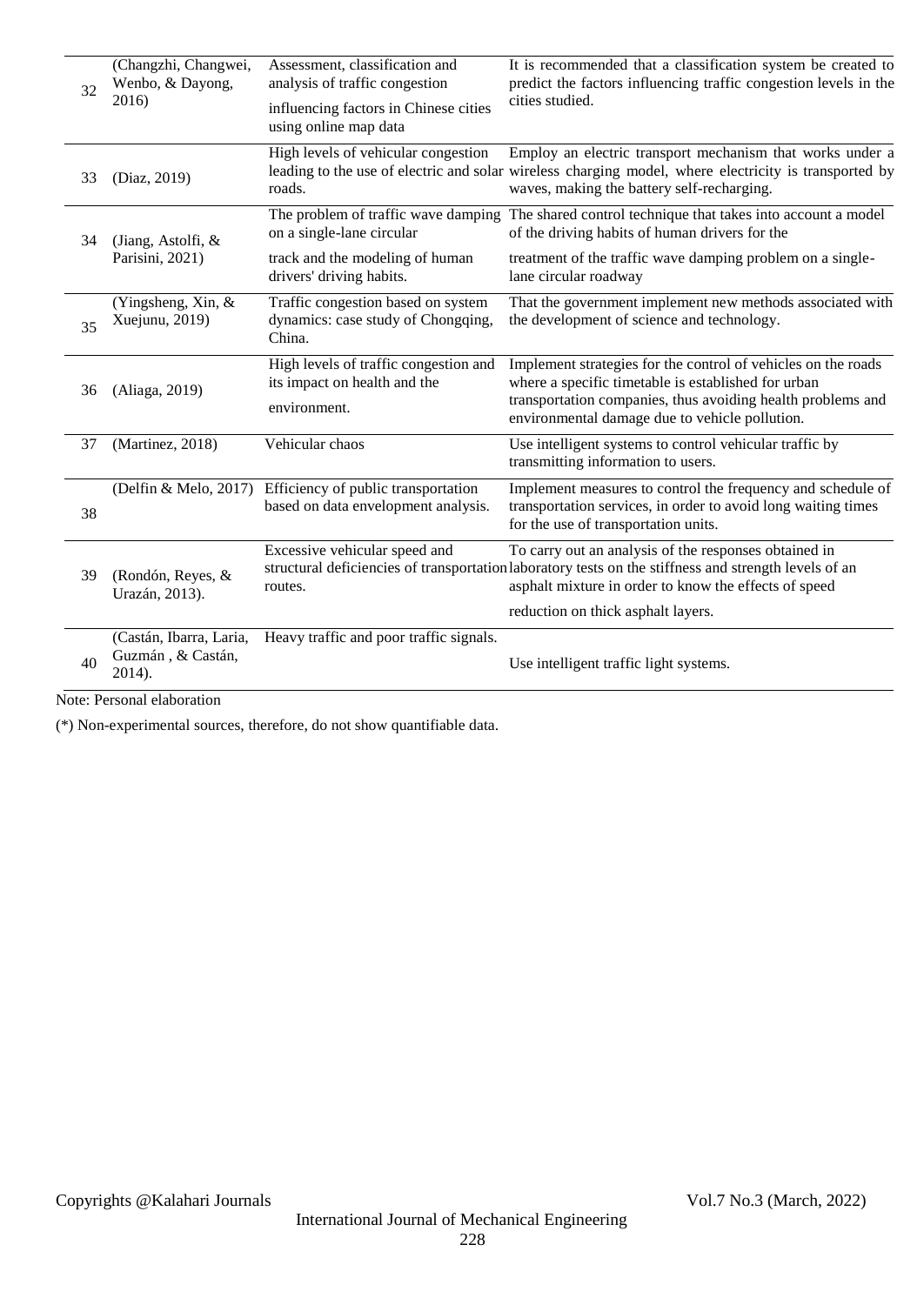The following is a summary of the contributions of the different articles analyzed, subdivided as follows: Table 4

*Category induction*

| Categories                     | Contributions                                                                                                                                                                                                                                                                                                                                                                                                                                                                                                                                                                                                                                                                                                                                                                                                                                                                                                                                                                               |
|--------------------------------|---------------------------------------------------------------------------------------------------------------------------------------------------------------------------------------------------------------------------------------------------------------------------------------------------------------------------------------------------------------------------------------------------------------------------------------------------------------------------------------------------------------------------------------------------------------------------------------------------------------------------------------------------------------------------------------------------------------------------------------------------------------------------------------------------------------------------------------------------------------------------------------------------------------------------------------------------------------------------------------------|
|                                | It is suggested to classify roads according to the environment through which they run (road, crossroads or<br>urban road) and no longer by their structural importance or traffic load, but rather, it is proposed to see<br>what is the environment through which they circulate, since depending on this the infrastructures will be<br>susceptible to different treatments (Rodriguez, Gallego, Pardillo, Casado, & Guirao, 2020). It is suggested<br>to comply with the legislation where it is established that municipal authorities intervene in public<br>transport, allowing to reduce congestion through the efficient use of roads. (Martínez, 2017).                                                                                                                                                                                                                                                                                                                            |
| Transportation routes          | The instruction also establishes design criteria for the cross section of the road, both in the pedestrian zone<br>and in the traffic lanes, highlighting the influence of the reduction of the roadway width as an element of<br>traffic calming.                                                                                                                                                                                                                                                                                                                                                                                                                                                                                                                                                                                                                                                                                                                                          |
|                                | Conrado, Serna, García, & Florez (2016) consider that the most appropriate response to vehicular<br>congestion is not found in the construction or enlargement of the road network, but on the contrary, it is<br>found in the correct planning and optimization of mass transportation, achieving greater efficiency and<br>effectiveness in the good use of existing resources, in addition to controlling investments in infrastructure<br>and influencing the sustained maintenance of roads, ensuring the access of individuals and satisfying the<br>demand of users.                                                                                                                                                                                                                                                                                                                                                                                                                 |
|                                | According to Garcia (2019) The functionality of each section requires the provision of information on<br>traffic demand and the estimated level of service throughout all hours of the year, which is reflected in<br>various annual congestion indicators, including average travel speeds.                                                                                                                                                                                                                                                                                                                                                                                                                                                                                                                                                                                                                                                                                                |
|                                | However, studies have shown that many researchers evaluate the impact of traffic congestion through<br>vehicle control, but the most appropriate way to measure traffic is through a study based on people and<br>their mobility needs, which is a more concrete study in terms of impact. (Nguyen, Young, Currie, &                                                                                                                                                                                                                                                                                                                                                                                                                                                                                                                                                                                                                                                                        |
|                                | Gruyter, 2020).                                                                                                                                                                                                                                                                                                                                                                                                                                                                                                                                                                                                                                                                                                                                                                                                                                                                                                                                                                             |
|                                | Traffic congestion in cities constitutes the greatest challenge that our municipal authorities must face and<br>resolve (Pérez, Bautista, Salazar, & Macías, 2014).                                                                                                                                                                                                                                                                                                                                                                                                                                                                                                                                                                                                                                                                                                                                                                                                                         |
|                                | Thomson & Bull $(2001)$ pointed out that vehicular congestion is generated in conditions in which social<br>demand approaches the capacity of the transited infrastructure, therefore, the period that transport delays<br>increase disproportionately compared to those used in situations of low demand.                                                                                                                                                                                                                                                                                                                                                                                                                                                                                                                                                                                                                                                                                  |
|                                | The demographic explosion and the demand of the increase of the vehicle fleet aggravate the vehicular<br>congestion in the big cities, besides that it is also related to the lack of investment given to the projects of<br>design and maintenance of road infrastructures under the massive need of people. In just one year (2016-<br>2017), the National Superintendence of Public Registries indicated that the vehicle load has increased by<br>35% in Callao and Lima. (Almeida, 2019).                                                                                                                                                                                                                                                                                                                                                                                                                                                                                              |
| Vehicle congestion<br>problems | In practice, the main cause of traffic congestion is the friction or interference generated between vehicles in<br>the traffic flow. This means that there are certain stretches of road where they tend to circulate using an<br>average speed, specified by the speed demarcations, the frequency of intersections, and other conditions;<br>but there are also certain stretches of high concentration where each additional vehicle experiences its own<br>delay and by hindering the mobility of others, the congestion phenomenon begins. (Bull, 2003). Likewise,<br>the imperfections of the roads and the inadequate maintenance that is given to them are evident. A key<br>demonstration is the lack of a correct demarcation of the traffic lanes, their unjustified changes, or the bad<br>establishment of bus stops, located specifically in places of a reduction in the width of the roadway,<br>constituting the main cause of traffic congestion. (Thomson & Bull, 2001). |
|                                | At the level of population health we find that some studies have managed to determine that stress is one                                                                                                                                                                                                                                                                                                                                                                                                                                                                                                                                                                                                                                                                                                                                                                                                                                                                                    |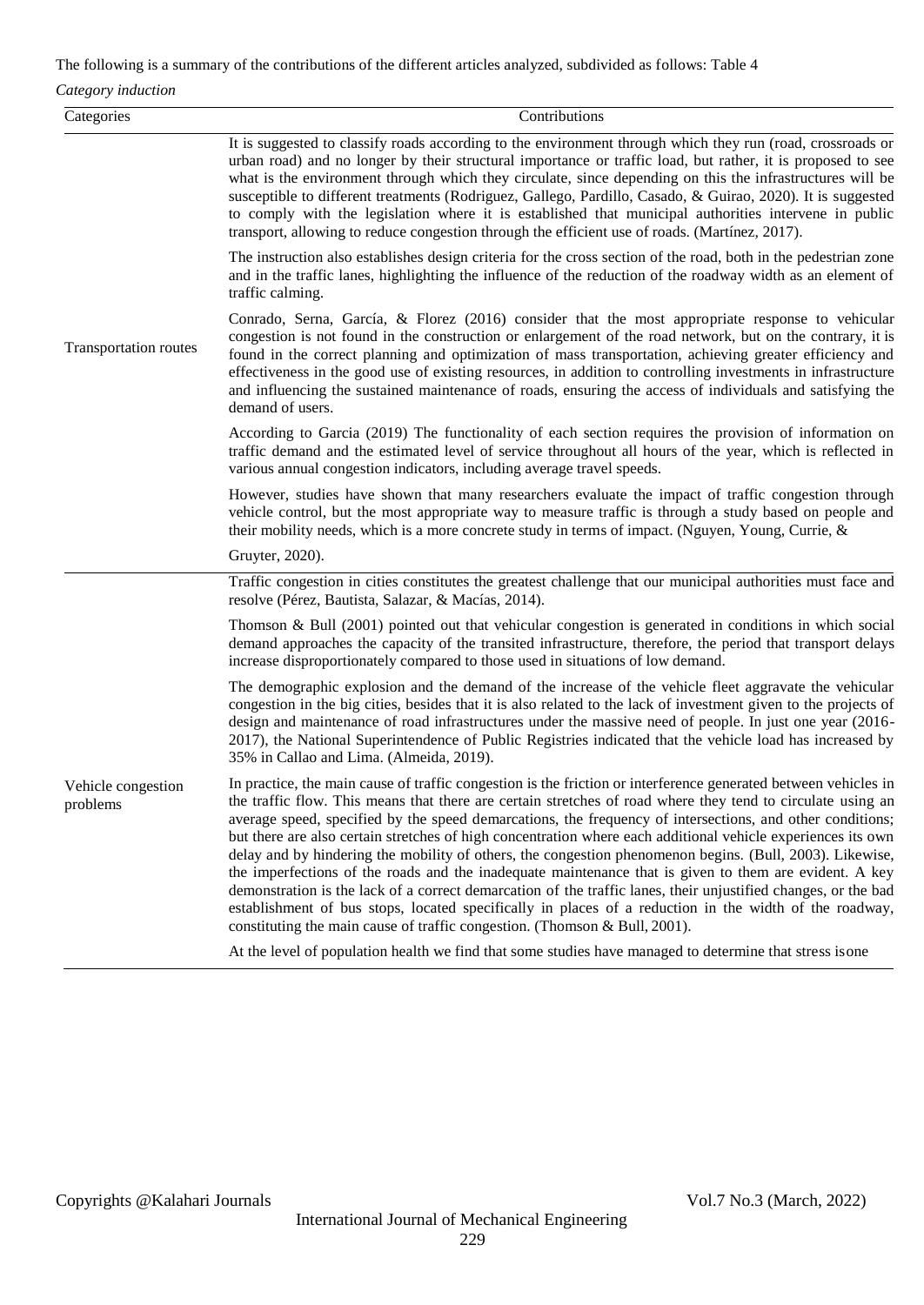|                                      | of the most significant consequences in the problems of vehicular congestion. In addition, it has been<br>evidenced that the gradual increase in the number of vehicles has increased pollution, severely affecting the<br>health of individuals (León, Sornoza, Reyes, & Andrade, 2018).                                                                                                                                                                                                                                                                                                                                                                                                                                                                                                                                                                                                                                                                                                                     |
|--------------------------------------|---------------------------------------------------------------------------------------------------------------------------------------------------------------------------------------------------------------------------------------------------------------------------------------------------------------------------------------------------------------------------------------------------------------------------------------------------------------------------------------------------------------------------------------------------------------------------------------------------------------------------------------------------------------------------------------------------------------------------------------------------------------------------------------------------------------------------------------------------------------------------------------------------------------------------------------------------------------------------------------------------------------|
|                                      | The inadequate design of road infrastructure and intersections of main avenues, including poor traffic<br>signals, as well as the lack of traffic signs, are characteristic in the department of Tacna. (Urbina, Torres, &<br>Calderón, 2019). Likewise, inadequate road design and maintenance will lead to unnecessary congestion.<br>(Thomson & Bull, 2001).                                                                                                                                                                                                                                                                                                                                                                                                                                                                                                                                                                                                                                               |
|                                      | The poor design of road infrastructures and the inefficient use of traffic controllers are the main factors that<br>have triggered the major problems that cities have been experiencing in terms of transportation. (Pérez,<br>Bautista, Salazar, & Macías, 2014).                                                                                                                                                                                                                                                                                                                                                                                                                                                                                                                                                                                                                                                                                                                                           |
| Infrastructure design                | It is a mistake to think about redesigning road axes and optimizing intersections in order to solve the<br>increased traffic demands. This does nothing but evidence the deficient and old practice of trying to<br>increase road capacity and the speed of cars. There is an inexplicable neglect of pedestrians, of the rights of<br>public transport users and also of residents.                                                                                                                                                                                                                                                                                                                                                                                                                                                                                                                                                                                                                          |
|                                      | According to (Garcia, 2019) Roads have been developed to provide a quality service, both in terms of<br>safety, mobility and comfort, seeking an overall cost that makes them efficient and sustainable. Until now,<br>it has been taken for granted that this was the case, but the reality is very diverse and, in general, little<br>perceived by users, except for regrettable situations of pavement condition.                                                                                                                                                                                                                                                                                                                                                                                                                                                                                                                                                                                          |
|                                      | For (Almeida, 2018) points out that the complex transportation situation in major cities such as Lima and<br>Callao is due to the deficiency in planning and sustained updating of the transportation system, associated<br>with low investments in road infrastructure and the lack of a sustainable development master plan.                                                                                                                                                                                                                                                                                                                                                                                                                                                                                                                                                                                                                                                                                |
|                                      | It is evidenced that vehicular traffic congestion is deficient, and that the control system, commonly lack<br>efficiency and effectiveness (Urbina, Torres, & Calderón, 2019).                                                                                                                                                                                                                                                                                                                                                                                                                                                                                                                                                                                                                                                                                                                                                                                                                                |
| Efficiency of traffic<br>controllers | In this sense, Martinez (2018), mentioned that transport intelligence systems allow significantly improving<br>the efficiency and productivity of the use of transport infrastructures by making an adequate distribution of<br>the existing demand on the capacity of transport routes; in addition, to contribute to the reduction of road<br>congestion, overcoming unforeseen incidents, and contributing to the reduction of fuel consumption by<br>making a better distribution of traffic to less congested roads. With respect to traffic controllers, it is<br>considered that an adequate efficiency in the inventories of signaling and control devices allows a<br>satisfactory evaluation of the parameters of function and sufficiency, based on the topographic and<br>geometric characteristics of the road. These inventories make it possible to evaluate the types of signs,<br>existing markings, the number of traffic lights and other devices installed on the site. (Quintero, 2011). |
|                                      | According to Estupiñan's study (2018) cited in Ruiz, Mayorga, Aldas, & Reyes (2019) the increase in the<br>number of vehicles, together with deficient territorial planning, have generated incalculable losses due to<br>negative situations such as congestion, road accidents and pollution.                                                                                                                                                                                                                                                                                                                                                                                                                                                                                                                                                                                                                                                                                                               |
| Restrictive traffic<br>measures      | One of the traffic control measures is the restriction of vehicles, based on their license plate numbers, in<br>certain areas in order to mitigate the negative externalities of transportation such as environmental<br>pollution, congestion and road safety. (Rhonmer, 2020).                                                                                                                                                                                                                                                                                                                                                                                                                                                                                                                                                                                                                                                                                                                              |
|                                      | Likewise, it was proposed as a way to reduce delay times due to traffic congestion, that the provider<br>increase the service rates in the different routers, in such a way that they can be used at a level of less than<br>60%, thus satisfying the restrictions in reference to the length of the queues and the long periods of                                                                                                                                                                                                                                                                                                                                                                                                                                                                                                                                                                                                                                                                           |
|                                      | delay and loss of time. (Restrepo, Salcedo, & Sánchez, 2017)                                                                                                                                                                                                                                                                                                                                                                                                                                                                                                                                                                                                                                                                                                                                                                                                                                                                                                                                                  |

#### **5. Conclusions**

The various sources have been analyzed and it was concluded that the main cause of traffic congestion is the accelerated population growth and the increase in the number of vehicles,

Likewise, it was possible to determine that the factors of the transportation routes that cause vehicular congestion, based on a systematic analysis from 2001 - 2021, are: transportation routes, the problem of vehicular congestion, infrastructure design, efficiency of traffic controllers and traffic restrictive measures. Also, the existence of a factor of exceptionality was evidenced, since the environment and the reality differ from one city to another, which allows us to infer that not all proposals are applicable or constitute the solution to all contexts, since there is a diversity of atypical factors in each study of traffic congestion. The most complex factor is the lack of road planning, therefore, it is very important to analyze in detail each component that influences the recovery of a pre- existing road.

And finally, it was proven that using as an alternative the creation and design of new routes, bypasses, or bridges, will not necessarily be the solution to the problem of vehicular congestion, being one of the most efficient alternatives to reduce congestion,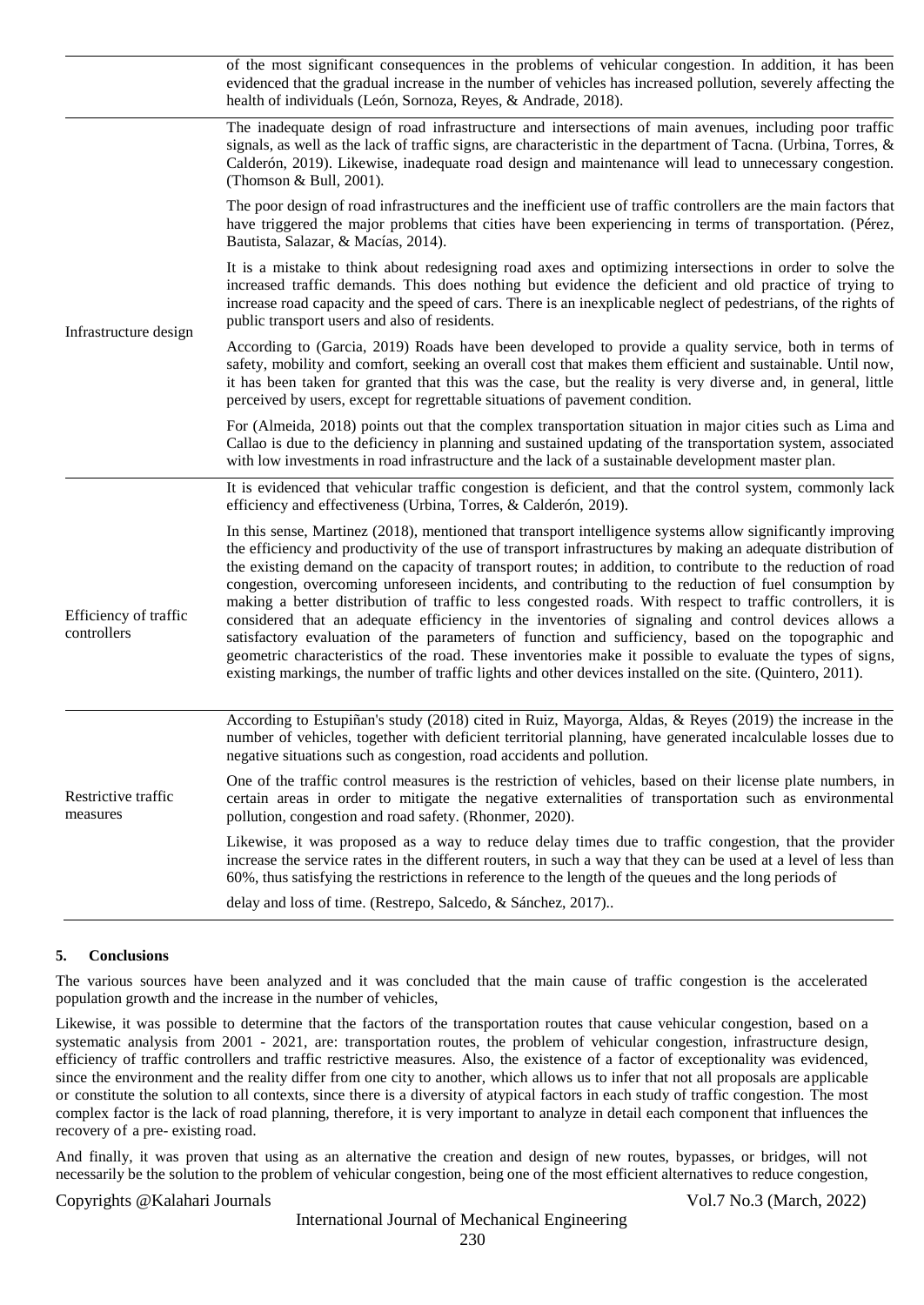to take restrictive measures for circulation; One of the most efficient alternatives to reduce congestion is to take restrictive measures for circulation, using systems such as the "pico y placa" applied since 2020 in the capital, whose central axis is to restrict the circulation of vehicles according to their license plate number, allowing them to travel on certain routes only on pre-established dates, being their non-compliance sanctioned with tickets, or, otherwise apply the policy of the stick, such as the yellow line, avoidance and other roads, in which in order to travel a tax must be paid, so that the social costs for the free transit through the roads, limit the number of users of the same.

#### **6. References**

- 1. Aaron, M., Gómez, C., Fontalvo, J., & Gómez, A. (2019). Analysis of Vehicular Mobility in the Department ofLa Guajira using Simulation. The Case of Riohacha and Maicao. *Información tecnológica*, 30(1), 321-332. Obtenido de https://dx.doi.org/10.4067/S0718-07642019000100321
- 2. Aliaga, W. (2019). Vehicular transport congestion and its incidence in health and environment in the city of Puno. *Revista Científica Investigación Andina*, 19(1), 226-249. Retrieved from https://revistas.uancv.edu.pe/index.php/RCIA/article/view/746/644
- 3. Almeida, A. (2018). Vehicular congestion and the urban transport authority of Lima and Callao. *Grupo RPP Noticias.*  Retrieved from https://alicia.concytec.gob.pe/vufind/Record/RULI\_3b90286a8f51f607809dd41e194d0d7f
- 4. Almeida, A. (2019). Lima, the third traffic in the world. *Revista grupo RPP Noticias*. Retrieved May 23, 2021, from http[s://www.researchgate.net/profile/Alexandre-Del-](http://www.researchgate.net/profile/Alexandre-Del-)Savio/publication/338412309\_Lima\_el\_tercer\_peor\_trafico\_del\_mundo/links/5e13a533a6fdcc28375daeb7/Lima- el-tercerpeor-trafico-del-mundo.pdf
- 5. Angeleli, E., Morandi, V., Savelsbergh, M., & Speranza, M. (2021). System optimal routing of traffic flows with user constraints using linear programming. *European journal of operations research*, 293(3), 863-879. Retrieved from http[s://www.sciencedirect.com/science/article/pii/S0377221720310894](http://www.sciencedirect.com/science/article/pii/S0377221720310894)
- 6. Brenzini, D., & Martínez, M. (2012). Civil engineer profile: a view from his generic and specific competences. *Orbis Revista Científica Ciencias Humanas*, 8(22), 28-48. Retrieved from http[s://www.r](http://www.redalyc.org/articulo.oa?id=70923776002)e[dalyc.org/articulo.oa?id=70923776002](http://www.redalyc.org/articulo.oa?id=70923776002)
- 7. Bull, A. (2003). Traffic congestion. The problem and how to deal with it. *CEPAL Review*, 81. Retrieved May 26, 2021, from https://repositorio.cepal.org/bitstream/handle/11362/27813/6/S0301049\_es.pdf
- 8. Castán, J., Ibarra, S., Laria, J., Guzmán , J., & Castán, E. (2014). Intelligent agent-based traffic control. *Polibit Journal (*50), 61-68. Retrieved from https://redib.org/Record/oai\_articulo507602-control-de-tr%C3%A1fico- basado-en-agentesinteligentes
- 9. Changzhi, B., Changwei, Y., Wenbo, K., & Dayong, W. (2016). Evaluation, Classification, and Influential Factors Analysis of Traffic Congestion in Chinese Cities Using the Online Map Data. *Mathematical Problems in Engineering*, 1-10. Retrieved from http[s://www.researchgate.net/publication/308626923\\_Evaluation\\_Classification\\_and\\_Influential\\_Factors\\_Analysi](http://www.researchgate.net/publication/308626923_Evaluation_Classification_and_Influential_Factors_Analysi) s\_of\_Traffic\_Congestion\_in\_Chinese\_Cities\_Using\_the\_Online\_Map\_Data
- 10. Conrado, A., Serna, U., García, J., & Florez, O. (2016). Analysis of Passenger Transportation Routes through Network Analyst Tool of Arcgis. Case Applied in Medellin City Analysis of Passenger Transportation Routes through Network Analyst Tool of Arcgis. Case Applied in Medellin City. *Ingenierias USBMed.* , 7(2), 89-95. Retrieved from https://www.researchgate.net/publication/308905321 Analisis de Rutas de Transporte de Pasajeros Mediante
- \_la\_Herramienta\_Network\_Analyst\_de\_Arcgis\_Caso\_Aplicado\_en\_la\_Ciudad\_de\_Medellin\_Analysis\_of\_Passen ger\_Transportation\_Routes\_through\_Network\_Analys
- 11. Delfin, V., & Melo, A. (2017). Public transport efficiency in the city of Morelia, Michoacán (Mexico) in 2015: a data envelopment analysis. *Journal of the Faculty of Economic Sciences: Research and Reflection*, 30(2), 7-23. Retrieved from http[s://www.r](http://www.redalyc.org/articulo.oa?id=90952679002)e[dalyc.org/articulo.oa?id=90952679002](http://www.redalyc.org/articulo.oa?id=90952679002)
- 12. Delgado, W. (2011). Types of scientific articles. *Revista Estomatológica Herediana*, 21(3), 123-124. Retrieved from http[s://www.r](http://www.redalyc.org/articulo.oa?id=421539365001)e[dalyc.org/articulo.oa?id=421539365001](http://www.redalyc.org/articulo.oa?id=421539365001)
- 13. Diaz, J. (2019). Electric roads, solar roads: sections adapted to a new mobility. *Technical journal of the spanish road association (*219). Retrieved from https://dialnet.unirioja.es/servlet/revista?codigo=2677
- 14. Estupiñan, N. (2018). Shared mobility: a paradigm shift for equity and inclusion. *Transport and development in Latin America*, 1, 9-10.
- 15. Fernández, R., & Valenzuela, E. (2004). Transit environmental management: how transportation engineering can contribute to the improvement of the urban environment. *EURE Journal*, 30(89), 97-107. Retrieved from http[s://www.r](http://www.redalyc.org/articulo.oa?id=19608906)e[dalyc.org/articulo.oa?id=19608906](http://www.redalyc.org/articulo.oa?id=19608906)
- 16. Garcia, A. (2019). Transparency on the road. *Revista de la Asociacion Tecnica de Carreteras*, 180. Retrieved from [http://www.atc-piarc.com/rutas\\_historico.php?rID=211](http://www.atc-piarc.com/rutas_historico.php?rID=211)
- Copyrights @Kalahari Journals Vol.7 No.3 (March, 2022) 17. Gelves, N., Mora, R., & Lamos, H. (2016). Solving the vehicle routing problem with stochastic demands using spiral

International Journal of Mechanical Engineering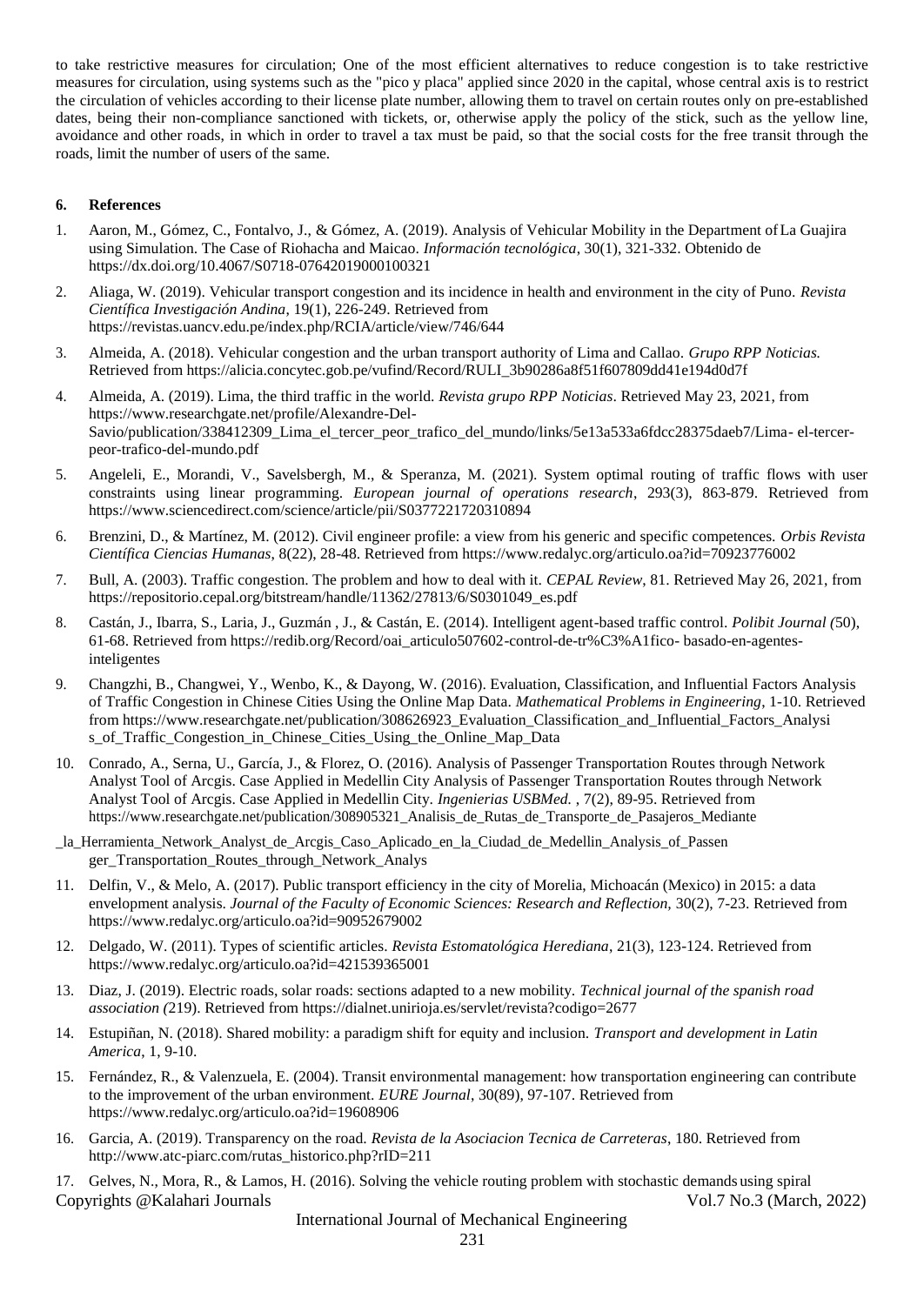optimization. *Revista Facultad de Ingeniería*. Retrieved fro[m](http://www.scielo.org.co/scielo.php?script=sci_arttext&pid=S0121-11292016000200002) [http://www.scielo.org.co/scielo.php?script=sci\\_arttext&pid=S0121-11292016000200002](http://www.scielo.org.co/scielo.php?script=sci_arttext&pid=S0121-11292016000200002)

*18.* Hernández, G., Mercado, M., León, S., & Román, F. (2017). Proposal for the Optimization of Urban Public Transport Routes: Case Study - Street Closings at Tuxtla Gutiérrez City. *Global Partnerships for Development*

*and Engineering Education*., 29-21. Retrieved fro[m http://www.laccei.org/LACCEI2017-](http://www.laccei.org/LACCEI2017-) BocaRaton/full\_papers/FP213.pdf

- 19. Jia, S., Yan, G., Shen, A., & Zheng, J. (2017). A System Dynamics Model for Determining the Traffic Congestion Charges and Subsidies. *Arabian Journal for Science and Engineering*, volume, 42, 5291-5304. Retrieved from https://doi.org/10.1007/s13369-017-2637-5
- 20. Jiang, J., Astolfi, A., & Parisini, T. (2021). Transportation Research Part C: Emerging Technologies. *Sciencedirect Magazine*, 128. Retrieved from http[s://www.sciencedirect.com/science/article/pii/S0968090X21001297?via%3Dihub](http://www.sciencedirect.com/science/article/pii/S0968090X21001297?via%3Dihub)
- 21. Ledesma, R., Poo, F., Úngaro, J., López, S., Cirese, A., Enev, A., & Tosi, J. (2017). Work and Health inTaxi Drivers. *Science & Work Journal*, 19(59), 113-119. Obtenido de http[s://www.scielo.cl/scielo.php?script=sci\\_arttext&pid=S0718-](http://www.scielo.cl/scielo.php?script=sci_arttext&pid=S0718-24492017000200113&lng=es&nrm=iso) [24492017000200113&lng=es&nrm=iso](http://www.scielo.cl/scielo.php?script=sci_arttext&pid=S0718-24492017000200113&lng=es&nrm=iso)
- 22. León, C., Sornoza, J., Reyes, G., & Andrade, A. (2018). Use of Technology for software construction that allows recommending solutions in vehicle. *International Journal of Innovation and Applied Studies*, 24(4), 1424-1439. Retrieved from <http://www.ijias.issr-journals.org/abstract.php?article=IJIAS-18-146-02>
- 23. Marquez, L. (2008). Internal and external cost functions in a strategic freight transportation model. *Revista Facultad de Ingeniería*, 17(25). Retrieved from https://redib.org/Record/oai\_articulo1695757-funciones-de- costos-internos-y-externosen-un-modelo-estrat%C3%A9gico-de-transporte-de-carga
- 24. Martínez, M. (2017). Public bus services versus congestion and pollution in Lima and Callao. Revista economía, 40(79), 47- 86. Retrieved May 15, 2021, from https://dialnet.unirioja.es/servlet/articulo?codigo=6414015
- 25. Martínez, M. (2018). New intelligent transportation systems for a developing city, Lima Peru. *Revista ECIPERÚ*, 5, 2, 8- 11. Retrieved fromhttps://revistas.eciperu.net/index.php/ECIPERU/article/view/307
- 26. Moreno, B., Muñoz, M., Cuellas, J., Domancic, S., & Villanueva, J. (2018). Systematic Reviews: definition and basic notions. *Revista Clinica Periodoncia Implantol*, 11(3), 184-186. Obtenido de https://scielo.conicyt.cl/pdf/piro/v11n3/0719- 0107-piro-11-03-184.pdf
- 27. Nguyen, D., Young, W., Currie, G., & Gruyter, C. (2020). Traffic congestion relief associated with public transport: state-ofthe-art. *Public Transport Journal*, 12(2). Retrieved from http[s://www.researchgate.net/publication/339459698\\_Traffic\\_congestion\\_relief\\_associated\\_with\\_public\\_transpor](http://www.researchgate.net/publication/339459698_Traffic_congestion_relief_associated_with_public_transpor) t\_state-ofthe-art
- 28. Ospina, D., Toro, E., & Gallego, R. (2017). A methodology for creating feeding routes in mass transit systems.

*Revista Facultad de Ingeniería*, 26(45), 9-21. Obtenido de<http://doi.org/10.19053/01211129.v26.n45.2017.6052>

- 29. Payán, F., & Pérez, F. (2019). Examples of Pavement Rupture with Bituminous Pavements. *Revista de la asociación técnica de carreteras,* 180. Retrieved fro[mhttp://www.atc-piarc.com/rutas\\_descargar.php?numID=180](http://www.atc-piarc.com/rutas_descargar.php?numID=180)
- 30. Pérez, F., Bautista, A., Salazar, M., & Macías, A. (2014). Vehicular traffic flow analysis through a macroscopic model. *Dyna Magazine*, 81(184), 36-40. Retrieved May 20, 2021, from http[s://www.r](http://www.redalyc.org/pdf/496/49630405005.pdf)e[dalyc.org/pdf/496/49630405005.pdf.](http://www.redalyc.org/pdf/496/49630405005.pdf)
- 31. Quintero, J. (2011). Road inventories and categorization of the road network in Traffic and Transportation Engineering studies. *Revista Facultad de Ingeniería*, 20(30), 65-78. Retrieved from https://dialnet.unirioja.es/servlet/articulo?codigo=3758451
- 32. Quintero, J., & Quintero, L. (2015). Sustainable transportation and its role in the development of the urban environment. *Revista Ingeniería y Región*, 14(2), 87-97. Retrieved from https://dialnet.unirioja.es/servlet/articulo?codigo=5432139
- 33. Quirós, C., & Agüero, J. (2018). Classification of the routes of the Costa Rican bus mode public transport network. *Revista de la Universidad de Costa Rica*, 28(2), 112-136. Retrieved from https://dialnet.unirioja.es/servlet/articulo?codigo=6493541
- 34. Restrepo, C., Salcedo, O., & Sánchez, J. (2017). Traffic model for the interconnection of networks and operators through MPLS-TE. *Revista Facultad de Ingeniería*, 26(44), 85. Retrieved from http[s://www.researchgate.net/publication/312963037\\_Traffic\\_model\\_for\\_the\\_interconnection\\_of\\_networks\\_and\\_](http://www.researchgate.net/publication/312963037_Traffic_model_for_the_interconnection_of_networks_and_) operators\_using\_MPLS-TE/link/588b4655aca272137ab081bf/download
- 35. Reyes, H. (2020). Review articles. *Revista médica de Chile*, 148(1), 103-108. Retrieved from http[s://www.scielo.cl/scielo.php?script=sci\\_arttext&pid=S0034-98872020000100103&lng=en&nrm=iso&tlng=en](http://www.scielo.cl/scielo.php?script=sci_arttext&pid=S0034-98872020000100103&lng=en&nrm=iso&tlng=en)
- 36. Rhonmer, W. (2020). Impact of Latin American public transport systems on urban mobility and the environment. *Publications in Science and Technology*. (13), 38-53. Retrieved May 17, 2021, from https://dialnet.unirioja.es/servlet/articulo?codigo=7474439
- 37. Rivadeneira, S. (2000). Latin America and the Caribbean: Sustained Economic Growth, Population and Development. *CEPAL Review*. Retrieved from